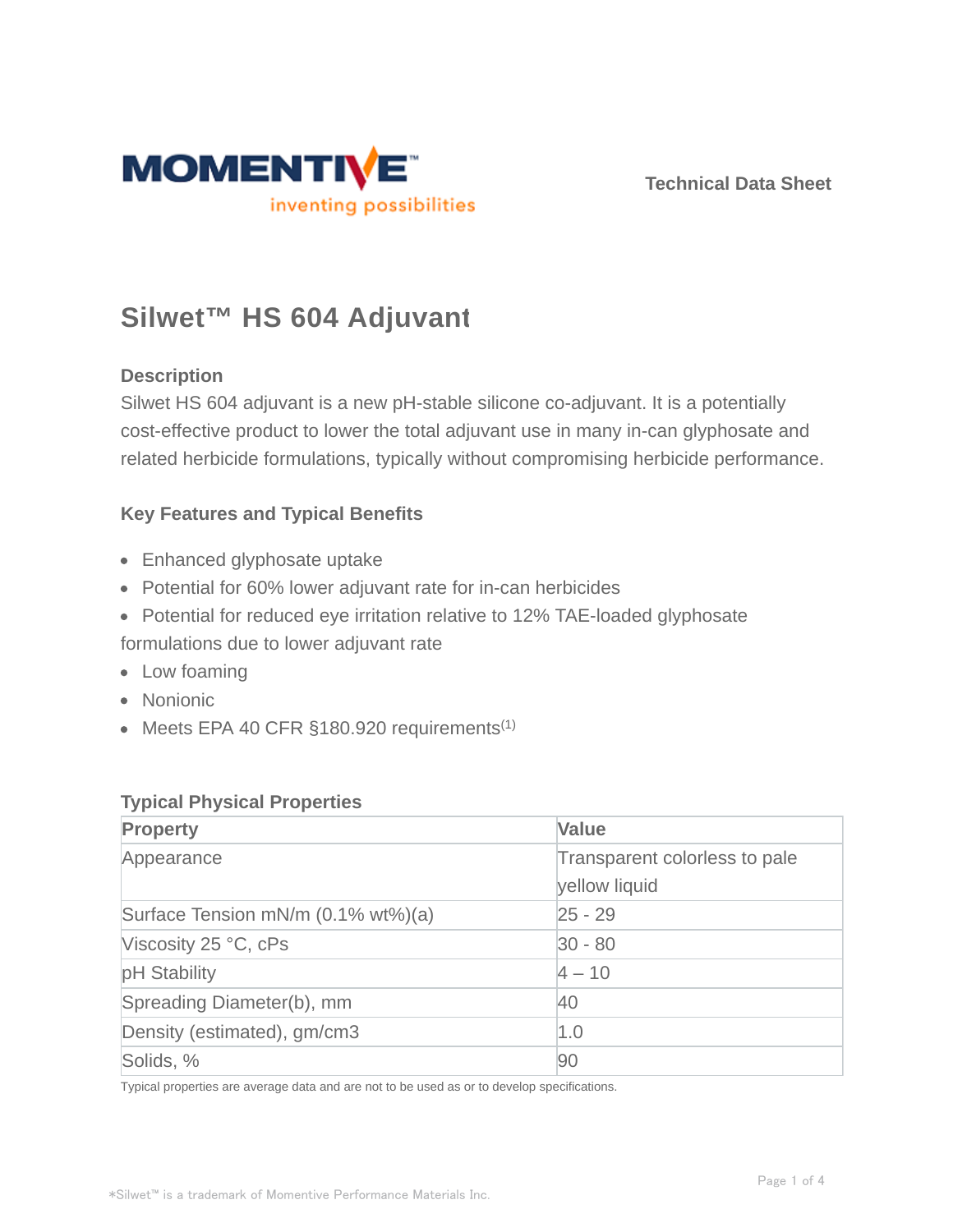The components meet the requirements of U.S. regulation EPA 40 CFR §180.920, and therefore are exempt from 1. tolerances when used as an inert ingredient in agricultural applications in accordance with the other conditions of that regulation.

(a) Wilhelmy Plate Method; solution prepared in 0.005M NaCl (b) Spreading at 0.1%

### **General Conditions for Use In Agrochemical In-Can Formulations**

Silwet HS 604 adjuvant is stable to hydrolysis between pH 4 and pH 10. It is recommended that Silwet HS 604 adjuvant be blended with another adjuvant, such a Tallow Amine Ethoxylate (TAE) in the ratio of 85% TAE and 15% Silwet HS 604 adjuvant. This composition can be then used in a glyphosate formulation, between 3 to 7% by weight, depending on the dilution rate of the herbicide formulation.

#### **Patent Status**

Nothing contained herein shall be construed to imply the nonexistence of any relevant patents or to constitute the permission, inducement or recommendation to practice any invention covered by any patent, without authority from the owner of the patent.

#### **Product Safety, Handling and Storage**

Customers should review the latest Safety Data Sheet (SDS) and label for product safety information, safe handling instructions, personal protective equipment if necessary, emergency service contact information, and any special storage conditions required for safety. Momentive Performance Materials (MPM) maintains an aroundthe-clock emergency service for its products. SDS are available at www.momentive.com or, upon request, from any MPM representative. For product storage and handling procedures to maintain the product quality within our stated specifications, please review Certificates of Analysis, which are available in the Order Center. Use of other materials in conjunction with MPM products (for example, primers) may require additional precautions. Please review and follow the safety information provided by the manufacturer of such other materials.

#### **Limitations**

Customers must evaluate Momentive Performance Materials products and make their own determination as to fitness of use in their particular applications.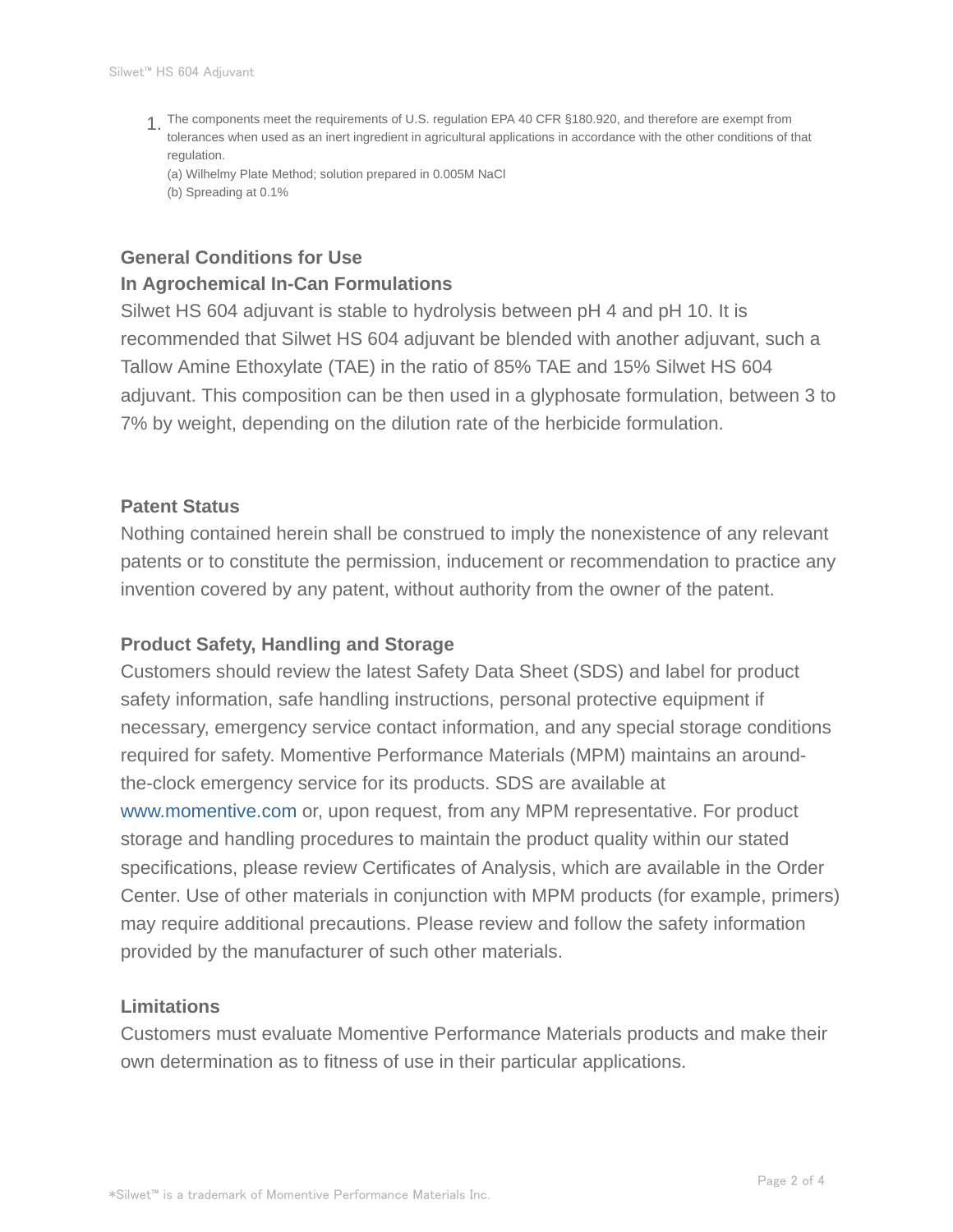#### **Contact Information**

## Email

commercial.services@momentive.com

#### **Telephone**

| <b>Americas</b> | <b>Latin America</b> | <b>EMEAI- Europe, Middle</b><br>East, Africa & India | <b>ASIA PACIFIC</b> |
|-----------------|----------------------|------------------------------------------------------|---------------------|
| +1 800 295 2392 | <b>Brazil</b>        | <b>Europe</b>                                        | <b>China</b>        |
| Toll free*      | +55 11 4534 9650     | +390510924300                                        | 800 820 0202        |
| +704 805 6946   | Direct Number        | Direct number                                        | Toll free           |
| Direct Number   |                      |                                                      | +86 21 3860 4892    |
|                 |                      |                                                      | Direct number       |
| *All American   | <b>Mexico</b>        | India, Middle East &                                 | Japan               |
| countries       | +52 55 2169 7670     | <b>Africa</b>                                        | +81 3 5544 3111     |
|                 | <b>Direct Number</b> | + 91 44 71212207                                     | Direct number       |
|                 |                      | Direct number*                                       |                     |
|                 |                      | *All Middle Eastern                                  | <b>Korea</b>        |
|                 |                      | countries, Africa, India,                            | +82 2 6201 4600     |

For literature and technical assistance, visit our website at: www.momentive.com

#### **DISCLAIMER:**

**THE MATERIALS, PRODUCTS AND SERVICES OF MOMENTIVE PERFORMANCE MATERIALS INC. AND ITS SUBSIDIARIES AND AFFILIATES (COLLECTIVELY "SUPPLIER"), ARE SOLD SUBJECT TO SUPPLIER'S STANDARD CONDITIONS OF SALE, WHICH ARE INCLUDED IN THE APPLICABLE DISTRIBUTOR OR OTHER SALES AGREEMENT, PRINTED ON THE BACK OF ORDER ACKNOWLEDGMENTS AND INVOICES, AND AVAILABLE UPON REQUEST. ALTHOUGH ANY INFORMATION, RECOMMENDATIONS, OR ADVICE CONTAINED HEREIN IS GIVEN IN GOOD FAITH, SUPPLIER MAKES NO WARRANTY OR GUARANTEE, EXPRESS OR IMPLIED, (i) THAT THE RESULTS DESCRIBED HEREIN WILL BE OBTAINED UNDER END-USE CONDITIONS, OR (ii) AS TO THE**